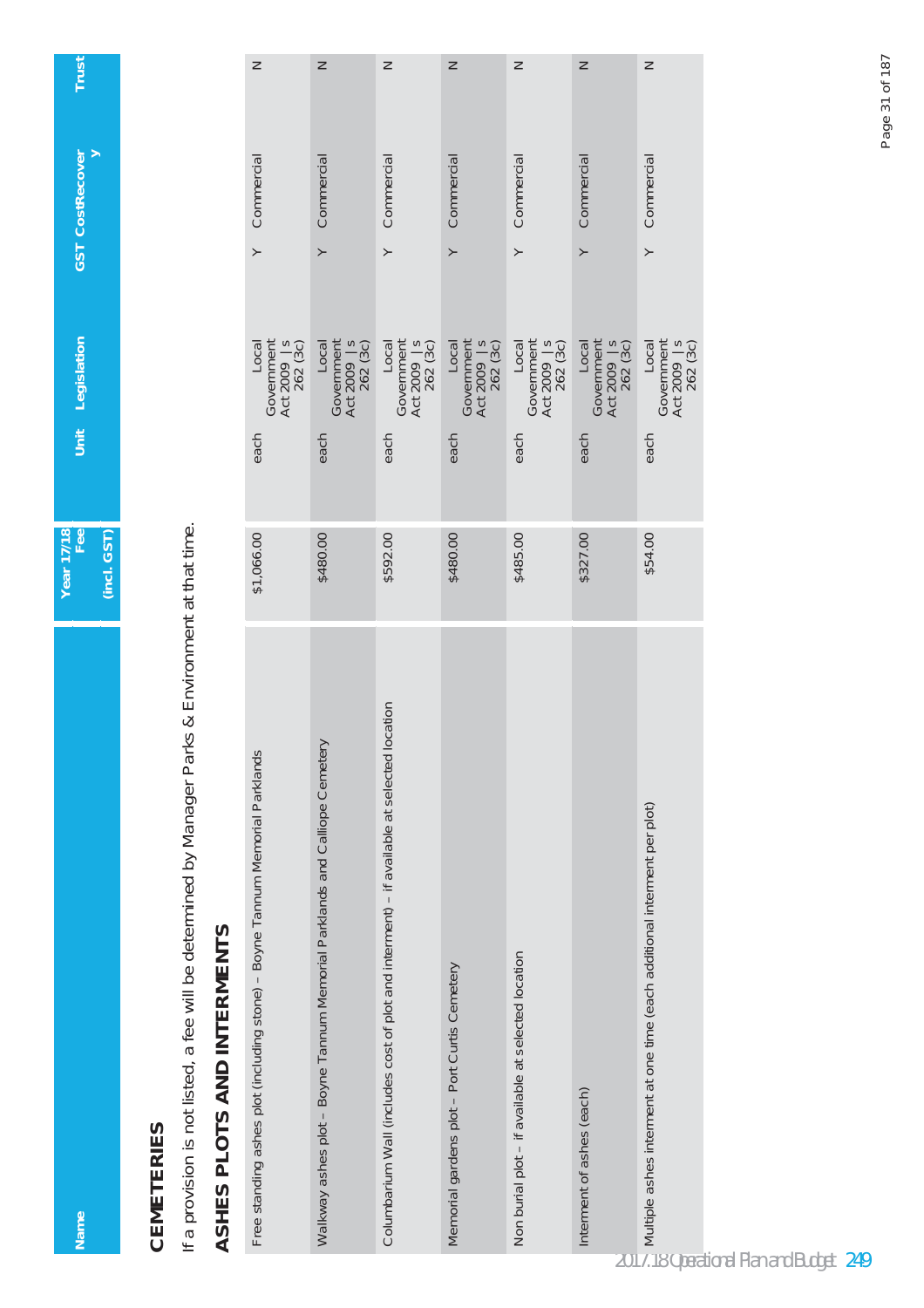| <b>Name</b>                                                              | Year 17/18<br>Fee |      | Unit Legislation                                | GST CostRecover             | Trust  |
|--------------------------------------------------------------------------|-------------------|------|-------------------------------------------------|-----------------------------|--------|
|                                                                          | $(incl.$ $GST)$   |      |                                                 |                             |        |
| CREMATION                                                                |                   |      |                                                 |                             |        |
| Available at Boyne Tannum Memorial Parklands only.                       |                   |      |                                                 |                             |        |
| Adult                                                                    | \$995.00          | each | Government<br>Act 2009   s<br>262 (3c)<br>Local | Commercial<br>$\geq$        | $\geq$ |
| Child 2-10 years                                                         | \$663.00          | each | Government<br>Act 2009   s<br>262 (3c)<br>Local | Commercial<br>$\succ$       | $\geq$ |
| Child under 2 years                                                      | no charge         | each | $\frac{4}{2}$                                   | $\leq$<br>$\geq$            | $\geq$ |
| <b>CRYPT BURIALS</b>                                                     |                   |      |                                                 |                             |        |
| Available at Boyne Tannum Memorial Parklands and Calliope Cemetery only. |                   |      |                                                 |                             |        |
| ADULT (PERSONS OVER 10 YEARS OF AGE)                                     |                   |      |                                                 |                             |        |
| Adult - sale of plot (includes concrete plinth)                          | \$1,425.00        | each | Government<br>Act 2009   s<br>262 (3c)<br>Local | Y Commercial                | $\geq$ |
| Adult - burial fee                                                       | \$1,122.00        | each | Local<br>Government<br>Act 2009   s<br>262 (3c) | Commercial<br>$\rightarrow$ | $\geq$ |
| Adult - grave re-opening                                                 | \$1,122.00        | each | Government<br>Act 2009   s<br>262 (3c)<br>Local | Commercial<br>$\rightarrow$ | $\geq$ |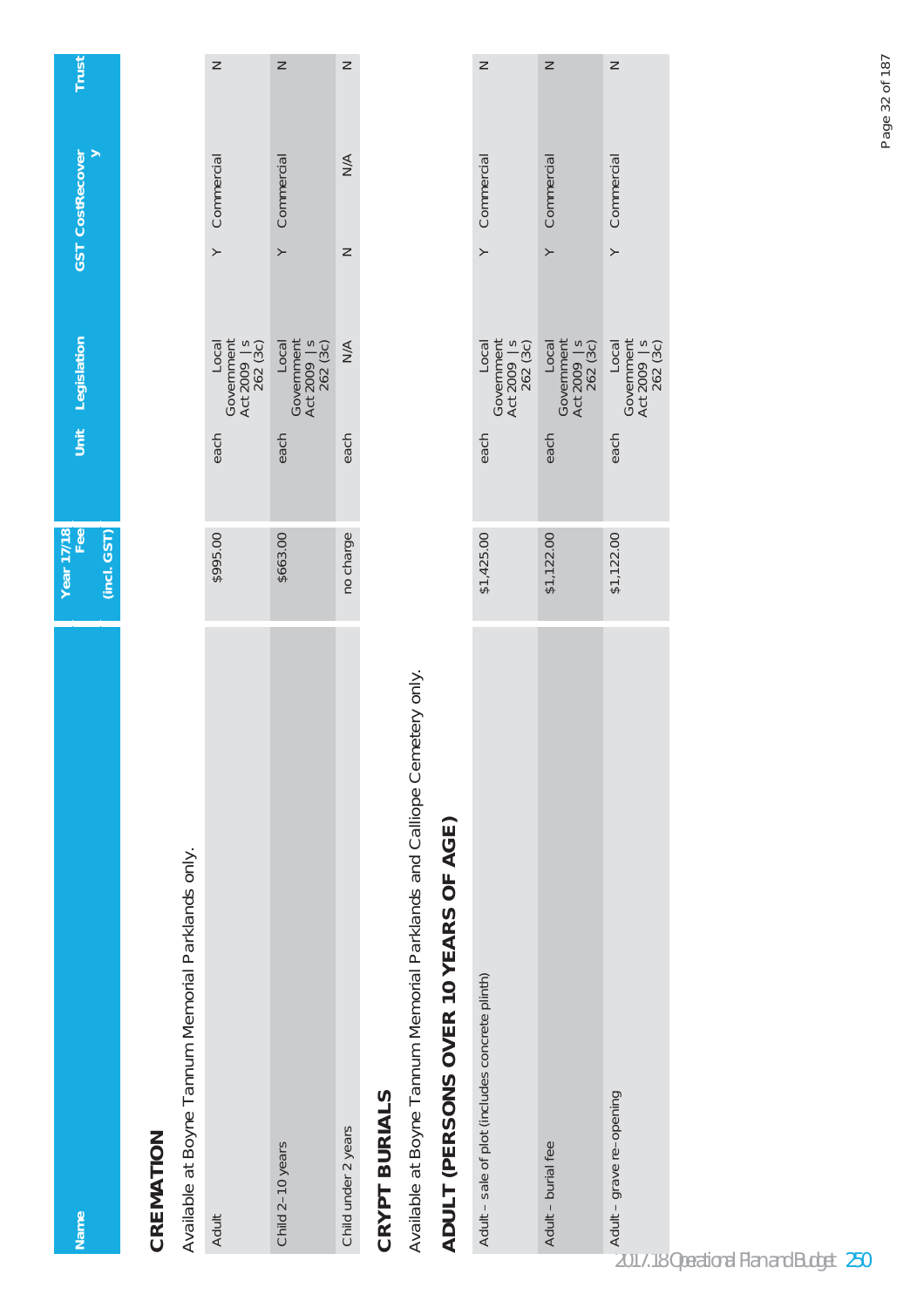| <b>Name</b>                                         | Year 17/18<br>Fee |      | Unit Legislation                                | <b>GST</b> CostRecover | Trust  |
|-----------------------------------------------------|-------------------|------|-------------------------------------------------|------------------------|--------|
|                                                     | $(incl.$ $GST)$   |      |                                                 |                        |        |
| CHILD (PERSONS 10 YEARS AND UNDER)                  |                   |      |                                                 |                        |        |
| Child - sale of plot (includes concrete plinth)     | \$816.00          | each | Government<br>Act 2009   s<br>262 (3c)<br>Local | Commercial<br>$\geq$   | $\geq$ |
| Child - burial fee                                  | \$530.00          | each | Government<br>Act 2009   s<br>262 (3c)<br>Loca  | Commercial<br>$\succ$  | $\geq$ |
| EARTH BURIALS                                       |                   |      |                                                 |                        |        |
| Refer to policy for exclusions                      |                   |      |                                                 |                        |        |
| ADULT (PERSONS OVER 10 YEARS OF AGE)                |                   |      |                                                 |                        |        |
| Hand dug grave                                      | POA               | each | Government<br>Act 2009   s<br>262 (3c)<br>Local | Commercial<br>$\geq$   | $\geq$ |
| Adult - sale of plot                                | \$1,190.00        | each | Government<br>Act 2009   s<br>262 (3c)<br>Local | Commercial<br>$\geq$   | $\geq$ |
| Adult - burial fee including grave digging          | \$1,040.00        | each | Local<br>Government<br>Act 2009   s<br>262 (3c) | Commercial<br>$\geq$   | $\geq$ |
| 20<br>Adult – grave re-opening                      | \$1,040.00        | each | Government<br>Act 2009   s<br>262 (3c)<br>Local | Commercial<br>$\succ$  | $\geq$ |
| <b>ENCHILD (PERSONS 10 YEARS AND UNDER)</b>         |                   |      |                                                 |                        |        |
| $\frac{1}{2}$ Child – plot and burial fee inclusive | \$928.00          | each | Government<br>Act 2009   s<br>262 (3c)<br>Local | Commercial<br>$\geq$   | $\geq$ |
|                                                     |                   |      |                                                 |                        |        |

Page 33 of 187 Page 33 of 187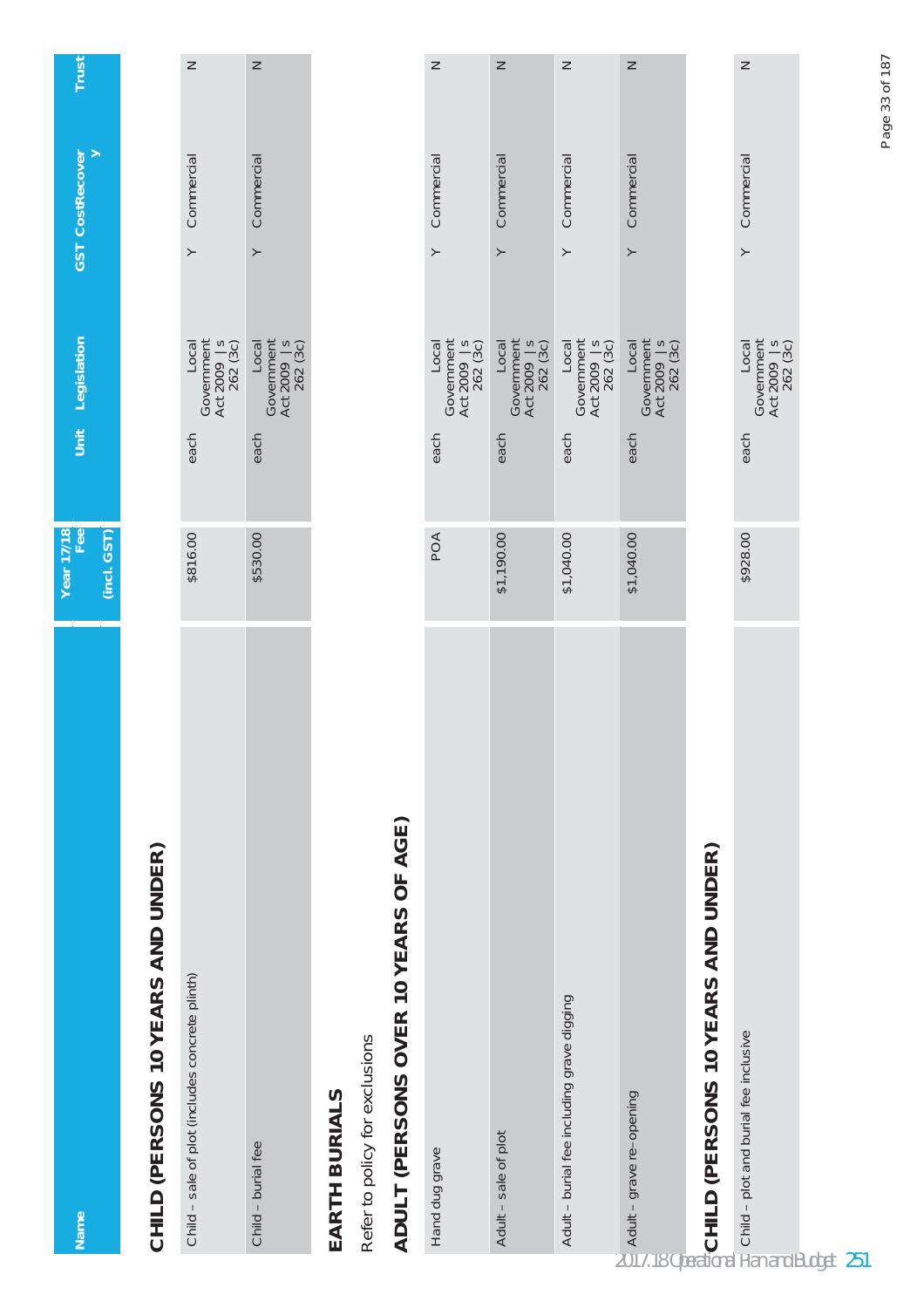**GST** CostRecover **Name Fee Unit Legislation GST CostRecover** Unit Legislation **Year 17/18 (incl. GST)**

**Trust**

## **RESERVATIONS RESERVATIONS**

**Name** 

Reservations are not available in all locations. Contact Parks and Environment for further information. Reservations are not available in all locations. Contact Parks and Environment for further information.

| Free standing ashes plot reservation fee                                                                                                                                     | \$213.00 | each | Government<br>Act 2009   s<br>262 (3c)<br>Local                                                                                     | $\rightarrow$    | Commercial | $\geq$ |
|------------------------------------------------------------------------------------------------------------------------------------------------------------------------------|----------|------|-------------------------------------------------------------------------------------------------------------------------------------|------------------|------------|--------|
| Walkway ashes plot reservation fee                                                                                                                                           | \$96.00  | each | $\begin{array}{c} \text{Local} \\ \text{Government} \\ \text{Act 2009} \\ 262 (3c) \end{array}$                                     | $\geq$           | Commercial | $\geq$ |
| Columbarium wall reservation fee                                                                                                                                             | \$118.00 | each | Local<br>Government<br>Act 2009   s<br>262 (3c)                                                                                     | $\left. \right.$ | Commercial | Z      |
| Memorial gardens plot reservation fee                                                                                                                                        | \$96.00  | each | Local<br>Government<br>Act 2009   s<br>262 (3c)                                                                                     | $\geq$           | Commercial | Z      |
| Non burial plot reservation fee                                                                                                                                              | \$97.00  | each | $\begin{array}{l} \text{Local} \\ \text{Government} \\ \text{Act 2009} \\ \text{Act 2009} \\ \text{262} \\ \text{(3c)} \end{array}$ | $\succ$          | Commercial | Z      |
| Adult crypt plot reservation fee                                                                                                                                             | \$285.00 | each | Local<br>Government<br>Act 2009   s<br>262 (3c)                                                                                     | $\left. \right.$ | Commercial | $\geq$ |
| Adult earth burial plot reservation fee                                                                                                                                      | \$238.00 | each | $\begin{array}{c} \text{Local} \\ \text{Government} \\ \text{Act 2009} \\ \text{Act 2009} \\ \text{262} \\ \text{(3c)} \end{array}$ | $\geq$           | Commercial | $\geq$ |
|                                                                                                                                                                              |          |      |                                                                                                                                     |                  |            |        |
| Andrearm Dania politics<br>PAFT <b>ER HOURS CHARGES</b><br>2017.18 Operating hours: Monday to Friday. Refer to policy for exclusions.<br>2017.18 Operational Plan and Budget |          |      |                                                                                                                                     |                  |            |        |
| 252                                                                                                                                                                          |          |      |                                                                                                                                     |                  |            |        |

## **AFTER HOURS CHARGES**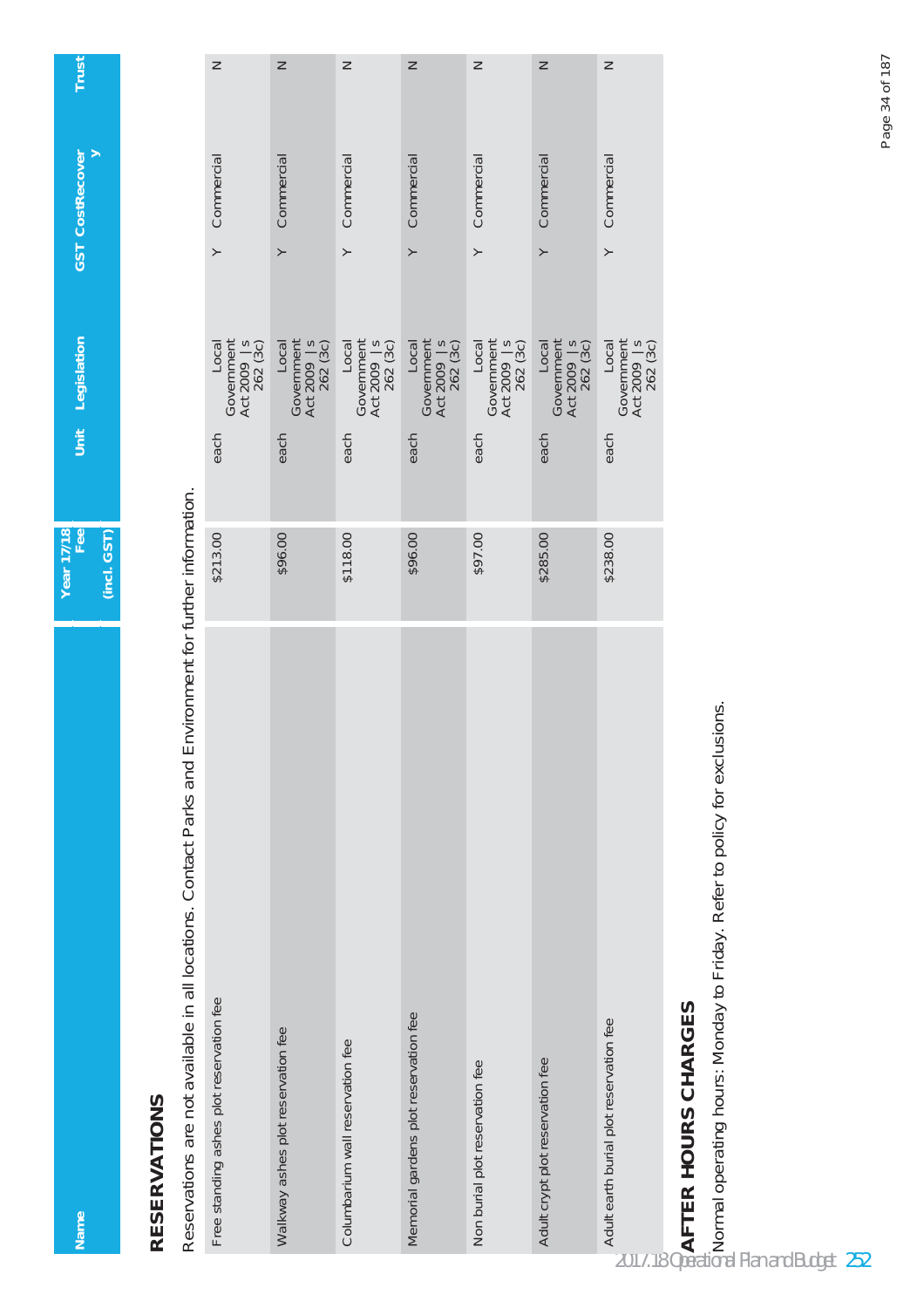| <b>Name</b>                                        | Year 17/18<br>Fee | Unit Legislation                                                                                                                              | <b>GST</b> CostRecover      | Trust  |
|----------------------------------------------------|-------------------|-----------------------------------------------------------------------------------------------------------------------------------------------|-----------------------------|--------|
|                                                    | (incl. GST)       |                                                                                                                                               |                             |        |
| SATURDAY SERVICES                                  |                   |                                                                                                                                               |                             |        |
| Child earth burial - plot and burial fee inclusive | \$1,377.00        | $\begin{array}{c} \text{Local} \\ \text{Government} \\ \text{Act 2009} \\ \text{262} \\ \text{262} \\ \text{(3c)} \end{array}$<br>each        | Y Commercial                | Z      |
| Surcharge per hour                                 | \$428.00          | $\begin{array}{c} \text{Local} \\ \text{Government} \\ \text{Act 2009} \\ \text{262} \\ \text{262} \\ \text{(3c)} \end{array}$<br>per hour    | Commercial<br>$\rightarrow$ | $\geq$ |
| Minimum 2 hours (service cost additional)          |                   |                                                                                                                                               |                             |        |
| SUNDAY AND PUBLIC HOLIDAY SERVICES                 |                   |                                                                                                                                               |                             |        |
| Child earth burial - plot and burial fee inclusive | \$1,612.00        | Local<br>Government<br>Act 2009   s<br>262 (3c)<br>each                                                                                       | Y Commercial                | Z      |
| Surcharge per hour                                 | \$643.00          | $\begin{array}{c} \text{Local} \\ \text{Government} \\ \text{Act 2009} \\ \text{Act 2009} \\ \text{262} \text{ (3c)} \end{array}$<br>per hour | Y Commercial                | $\geq$ |

Minimum 2 hours (service cost additional)

Minimum 2 hours (service cost additional)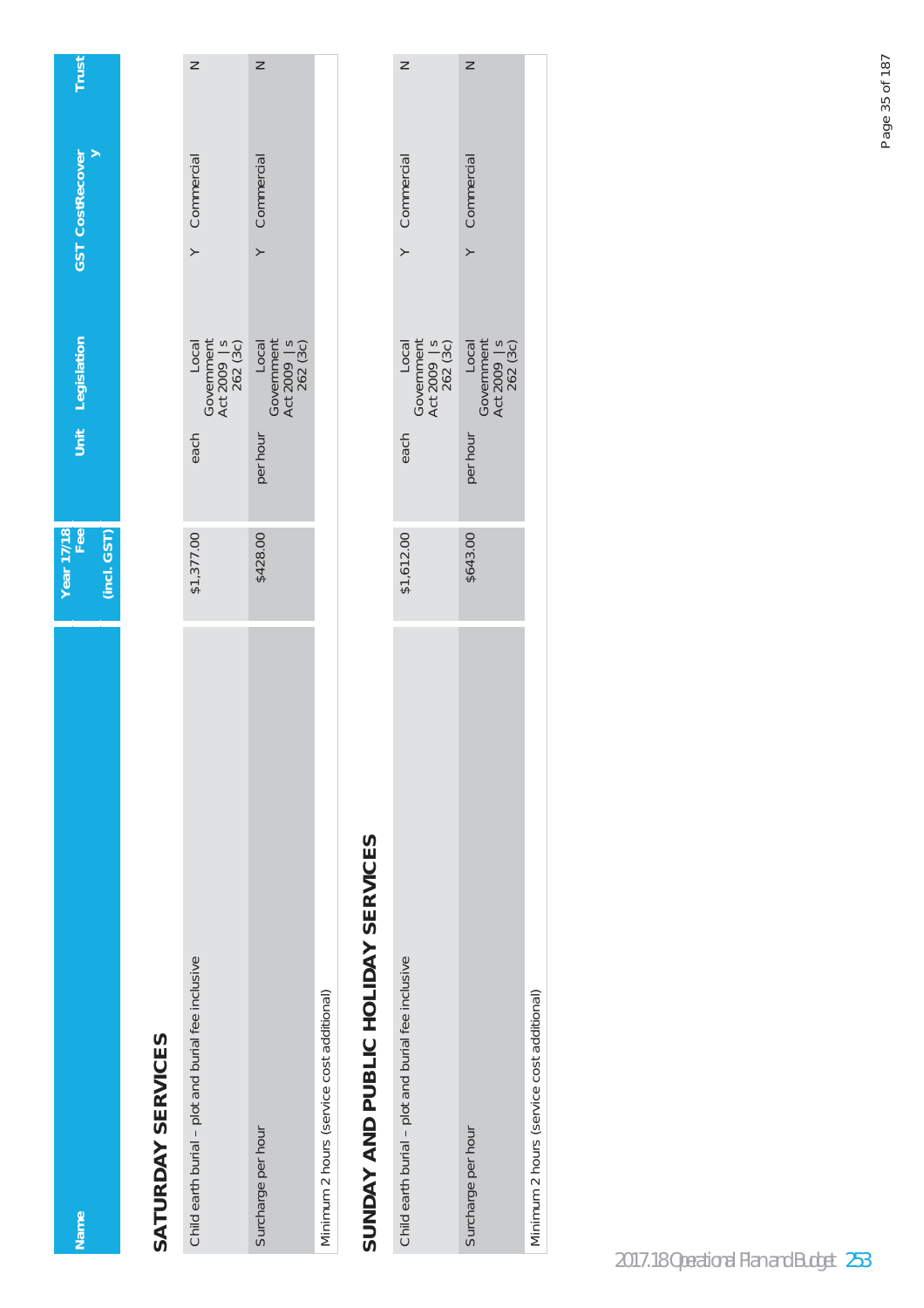| Name                                                                                                                                                                                | Year 17/18<br>Fee | Unit     | Legislation                                                                                                                    | <b>GST</b> CostRecover | Trust  |
|-------------------------------------------------------------------------------------------------------------------------------------------------------------------------------------|-------------------|----------|--------------------------------------------------------------------------------------------------------------------------------|------------------------|--------|
|                                                                                                                                                                                     | (incl. GST)       |          |                                                                                                                                |                        |        |
| <b>ADDITIONAL FACILITIES</b>                                                                                                                                                        |                   |          |                                                                                                                                |                        |        |
| Chapel hire - Boyne Tannum Memorial Parklands only                                                                                                                                  | \$480.00          | per hire | Government<br>Act 2009   s<br>262 (3c)<br>Local                                                                                | Commercial<br>$\geq$   | $\geq$ |
| 2 hours, fee does not include additional Council staff services                                                                                                                     |                   |          |                                                                                                                                |                        |        |
| Use of Tea House - Boyne Tannum Memorial Parklands only                                                                                                                             | \$210.00          | per hire | Government<br>Act 2009   s<br>262 (3c)<br>Local                                                                                | Commercial<br>≻        | $\geq$ |
| Up to 2 hours, flat fee does not include food set up and service during function. Council staff will set up chairs, tables and will provide limited cleaning service after function |                   |          |                                                                                                                                |                        |        |
| Graveside set-up fee - Boyne Tannum Memorial Parklands only                                                                                                                         | \$275.00          | each     | Government<br>Act 2009   s<br>262 (3c)<br>Local                                                                                | Commercial<br>$\geq$   | $\geq$ |
| Includes marquee and chairs                                                                                                                                                         |                   |          |                                                                                                                                |                        |        |
| Shade marquee - Port Curtis Garden Cemetery only                                                                                                                                    | \$220.00          | each     | Government<br>Act 2009   s<br>262 (3c)<br>Local                                                                                | Commercial<br>$\succ$  | $\geq$ |
| MISCELLANEOUS                                                                                                                                                                       |                   |          |                                                                                                                                |                        |        |
| Additional cremation urn - large                                                                                                                                                    | \$17.50           | each     | Local<br>Government<br>Act 2009 S<br>262 (3c)                                                                                  | Commercial<br>$\succ$  | $\geq$ |
|                                                                                                                                                                                     | \$12.50           | each     | $\begin{array}{c} \text{Local} \\ \text{Government} \\ \text{Act 2009} \\ \text{262} \\ \text{262} \\ \text{(3c)} \end{array}$ | Commercial<br>≻        | $\geq$ |
| Moditional cremation urn – small<br>Additional cremation urn – small<br>Transfer of ashes (large to small urn)<br>Transfer of ashes (large to small urn)                            | \$12.50           | each     | $\begin{array}{c} \text{Local} \\ \text{Government} \\ \text{Act 2009} \\ \text{262} \\ \text{262} \\ \text{(3c)} \end{array}$ | Commercial<br>$\succ$  | $\geq$ |
| Becontinued on next page<br>Budget                                                                                                                                                  |                   |          |                                                                                                                                |                        |        |
| 254                                                                                                                                                                                 |                   |          |                                                                                                                                |                        |        |

Page 36 of 187 Page 36 of 187